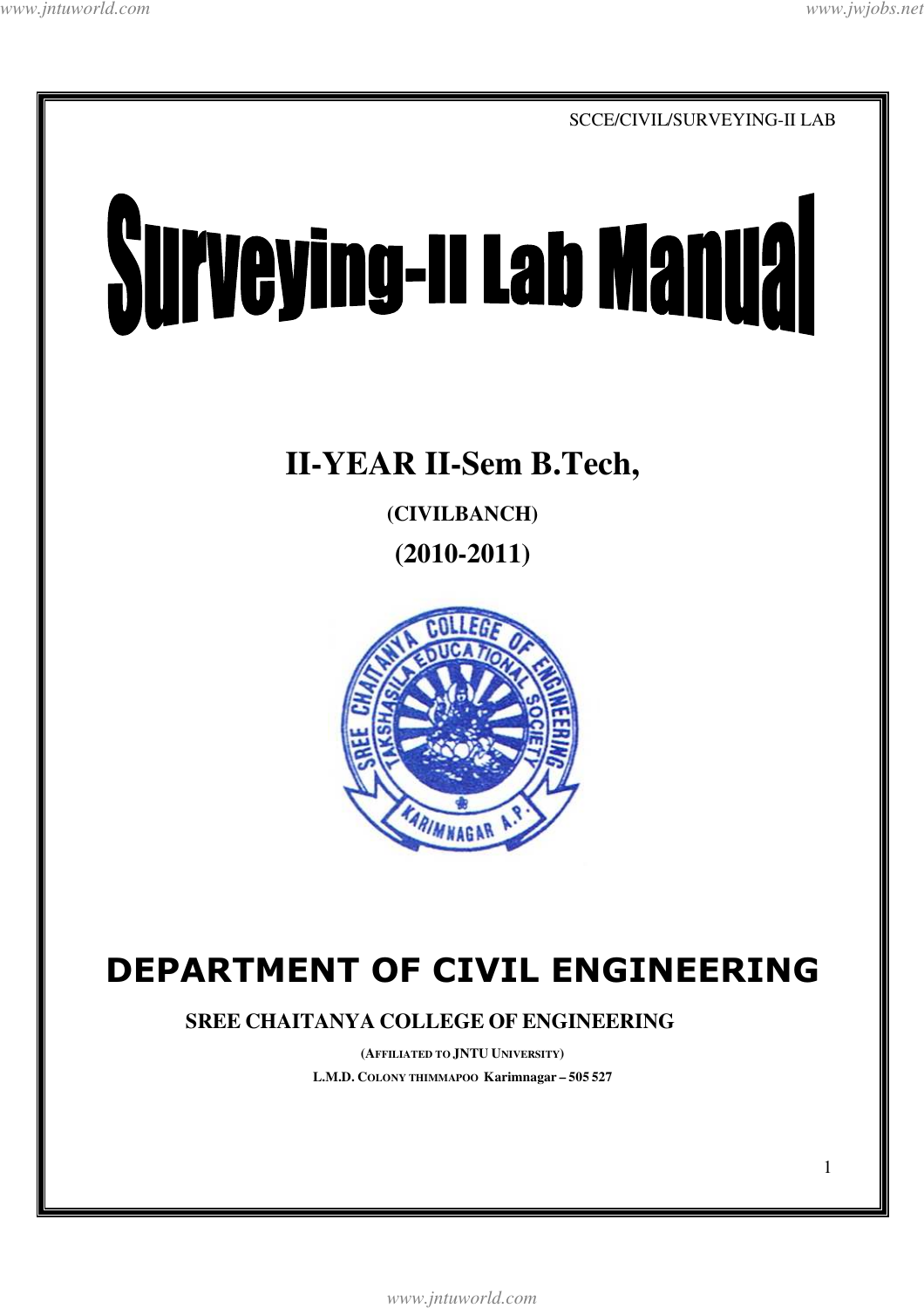# **LABORATERY MANUAL**

#### LIST OF EXERCISES:

- 1) Study of theodolite in detail practice for measurement of horizontal and vertical angles.
- 2) Measurement of horizontal angles by method of repetition and reiteration.
- 3) Trigonometric leveling –heights and distances problem (two exercises).
- 4) Heights and distance using principles of tacheometric surveying (two exercises).
- 5) Curve setting- different methods. (two exercises)
- 6) setting out works for buildings and pipe lines.
- 7) Determine of area using total station.
- 8) Traversing using total station.
- 9) Contouring using total station.
- 10) Determination of remote height using total station.
- 11) Stake out using total station.
- 12) Distance , gradient ,diff, height between two inaccessible points using total station.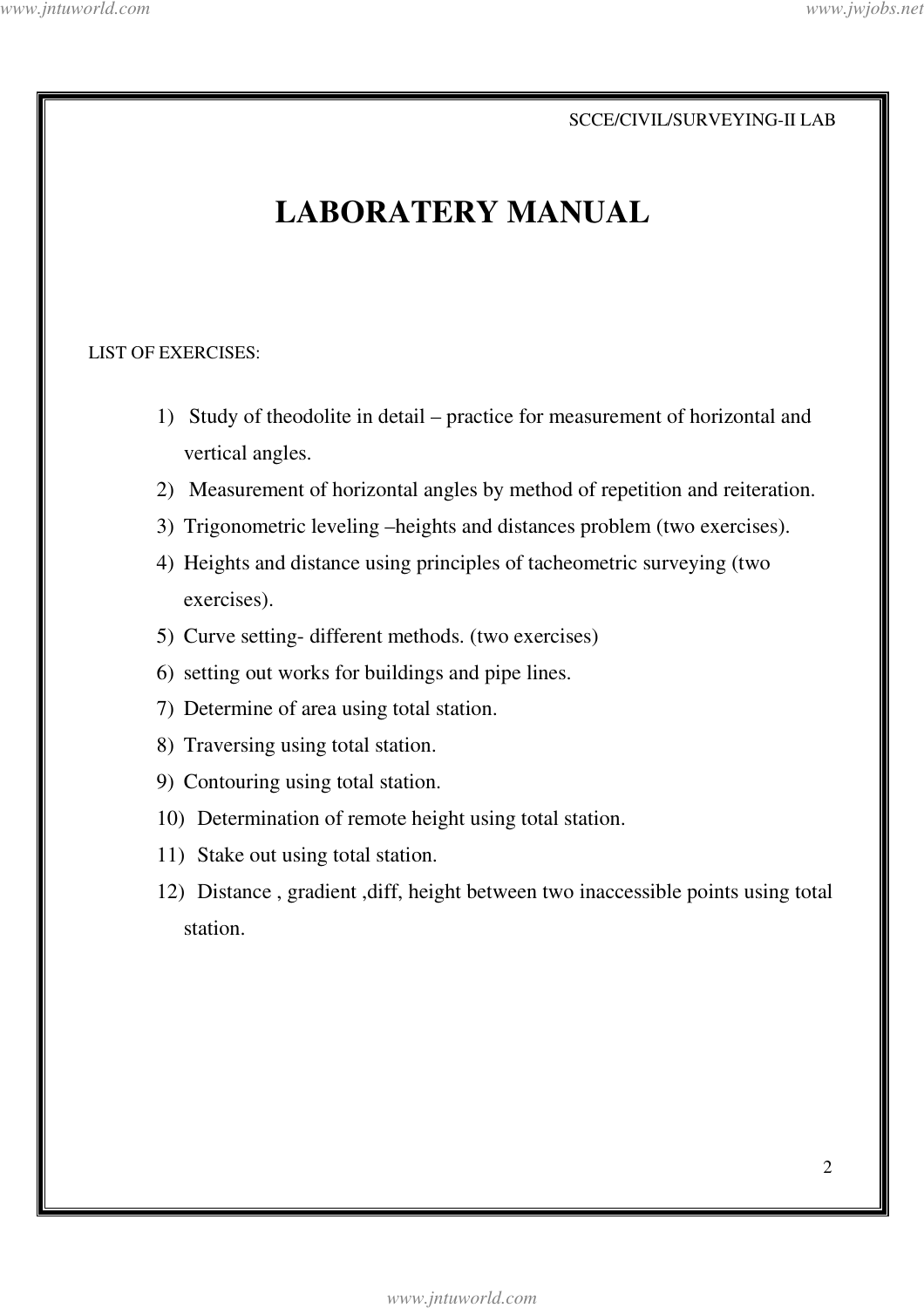$13)$ 

#### SCCE/CIVIL/SURVEYING-II LAB

#### **EXPERIMENT NO -1**

STUDY OF THEODOLITE IN DETAIL - PRACTICE FOR MEASUREMENT OF HORIZONTAL AND VERTICAL ANGLES.



**THEODOLITE** 



**TRIPOD** 

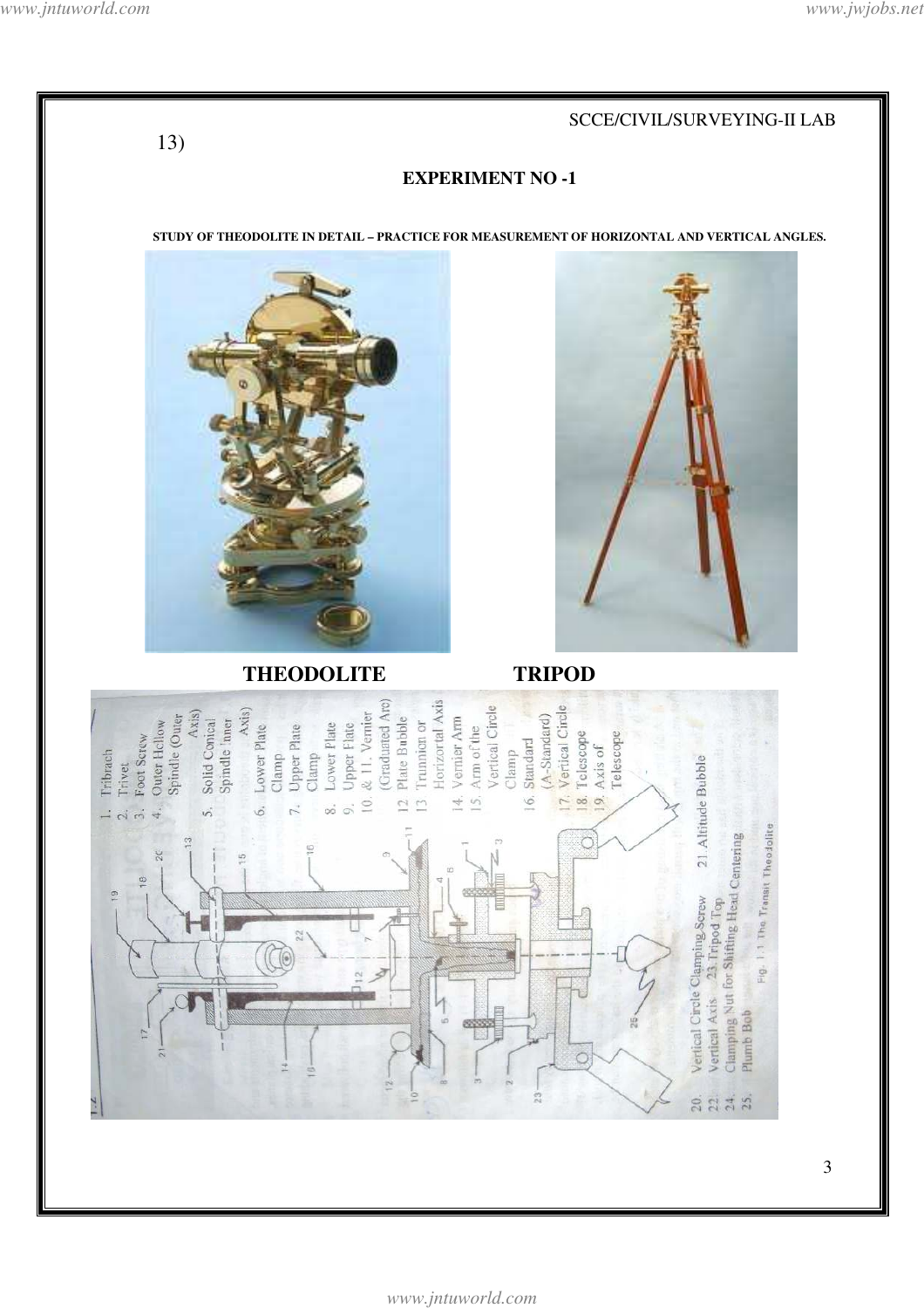**T**he theodolite is one of the most precise surveying instruments and is suitable

for measurement of angles in horizontal as well as vertical planes.

#### **PARTS OF VERNIER THEODOLITE:**

- 1) **THE LEVELING HEAD**: this usually consists of a tribach and trivet carrying one foot screw on each of its three arms.
- 2) **THE TWO SPINDLES**: the theodolite has an outer axis and an inner axis of rotation which are both coincident with the vertical axis of the instruments.

3) **THE LOWER PLATE AND UPPER PLATE**: the outer axis is attached to the lower plate which is also called the scale plate. This plate is circular in shape and beveled at the edge. It is graduated from 00 to 3600 in the clock wise direction The inner axis is attached to the upper plate which is also known as the vernier plate. The upper clamp and upper tangent screw facilitate fixing it to the lower plate at any desired position.

- 4) **PLATE LEVEL TUBES:** two level tubes are provided on the vernier plate at right angles to one another. These are known as Plate level.
- 5) **STANDERDS:**a pair of uprights or standards is placed on the vernier plate they support the horizontal axis they are in the shape of letter A.
- 6) **TELESCOPE:** the telescope is fixed to a transverse horizontal axis also known as trunion axis. The trunnion rests in bearings on the standards. The telescope can be rotated in a vertical plane about the horizontal axis.
- 7) **VERTICAL CIRCLE:** A vertical graduated circle is rigidly attached to the telescope and rotates along with it. It is graduated from 00 to3600 continuously or from 00 to 900 in each quadrant.
- 8) **T-FRAME:** Its horizontal arm called index bar has two verniers, one at each end. The vertical leg called the clipping arm has clips screws at its lower end.
- 9) **CAMPASS:** the tubular compass contains a magnetic needle fitted in a metal tube. When the pointer lines exactly midway between these two vertical lines, the magnetic will be defined.

**PLUMB BOB:** the Plumb bob is suspended from the hook fitted to the bottom central vertical axis.

10) **THE TRIPOD:** this is the one on which the whole instrument rests when it is on use.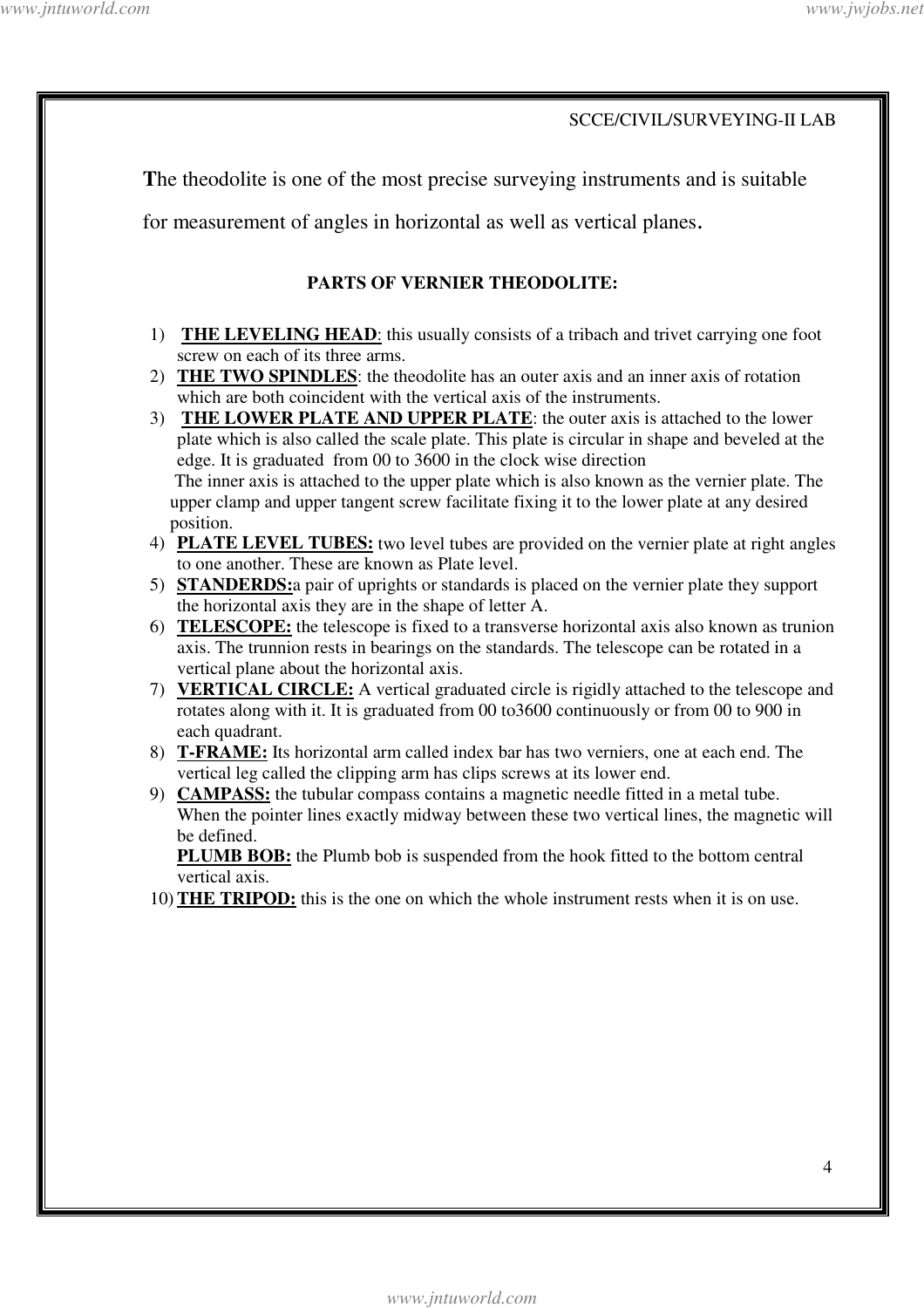# SCCE/CIVIL/SURVEYING-II LAB **EXPERIMENT NO -2**  MEASUREMENT OF HORIZONTAL ANGLE BY THE METHOD OF REPETITION: **AIM**: Measurement of horizontal angle by the method of repetition **INSTRUMENTS REQUIRED:** Theodolite, tape, r anging rods. tripod etc **PROCEDURE**: 1) Set up the instrument over 'O' and level it accurately. 2) With the instrument on the left face, set verniers A to 3600 and with the aid of the lower champ and tangent screw, bisect signal A. 3) Check the reading on verniers A&B and note it. 4) Release the upper plate, swing the telescope to the right and bisect the right hand signal B with the upper clamp and tangent screw bisect single A. 5) Release the lower clamp, swing instrument to the right and turn to signal A. Clamp the lower motion and with lower tangent screw bisect signal A. 6) Release upper clamp, swing instrument to the right and again bisect signal B accurately with the upper clamp and tangent screw. The vernier reading will be twice the angle AOB. 7) Repeat the procedure until the angle is repeated the required number of times. 8) Change face to right and repeat the above procedure. 9) The average horizontal angle AOB will be the mean of the value of the angle as determined on both the faces. **OBSERVATIONS: MAAZJ 17.13 | 17.3** Tier-**TABLE 1.2**

| $\overline{a}$<br>du <sup>1</sup><br>ms<br><b>bina</b> | to<br>Sight |              | Left Face 0 <sup>0</sup> Right Swing |                 |             |        |         |    |                 |                     |              |      |         | Face Right 0 <sup>0</sup> Left Swing |                 |                 |              |        |    |              |                             |       |              |             |       |                      |     |
|--------------------------------------------------------|-------------|--------------|--------------------------------------|-----------------|-------------|--------|---------|----|-----------------|---------------------|--------------|------|---------|--------------------------------------|-----------------|-----------------|--------------|--------|----|--------------|-----------------------------|-------|--------------|-------------|-------|----------------------|-----|
|                                                        |             | $\mathbf{A}$ |                                      |                 | $\mathbf B$ |        | Mean    |    |                 | Horizontal<br>angle |              |      | A       |                                      |                 | B<br>9          |              | Mean   |    |              | Horizontal Average<br>angle |       | angle        |             | Angle |                      |     |
|                                                        |             | $\circ$      | ٠                                    | $\mathbf{H}$    |             | $+1$   | $\circ$ |    | $\overline{11}$ | $\circ$             | $\mathbf{r}$ | 11   | $\circ$ |                                      | $\mathbf{H}$    | л.              | $\mathbf{H}$ | Ö      |    | $\mathbf{u}$ | $\circ$                     |       | $\mathbf{u}$ | $\circ$     |       |                      |     |
| $\overline{O}$                                         | А           | 360          | $00\,$                               | 00 <sup>1</sup> | 00          | $00\,$ | 360     | 00 | 00              |                     |              |      | 360 00  |                                      | 00 <sup>°</sup> | 00 <sub>1</sub> |              | 00 360 | 00 | 00           |                             |       |              |             |       |                      |     |
|                                                        |             |              |                                      |                 |             |        |         |    |                 | 63                  | 26           | 20   |         |                                      |                 |                 |              |        |    |              | 63                          | 26    |              | 20 63 26 20 |       |                      | AOB |
|                                                        | B           | 63           | 26                                   | 20              | 26          | 20     | 63      | 26 | 20              |                     |              |      | 63      | 26                                   | 20              | 26              |              | 20 63  | 26 | 20           |                             |       |              |             |       |                      |     |
| B after 3<br>rep.                                      |             | 190          | 18                                   | 40              | 19          | 00     | 190     | 18 | 50              | 63                  | 26           | 16.7 | 190 19  |                                      | 00              | 19              | 00           | 190    | 19 | 00           |                             | 63 26 |              |             |       | 20 63 26 18.35 4 0 B |     |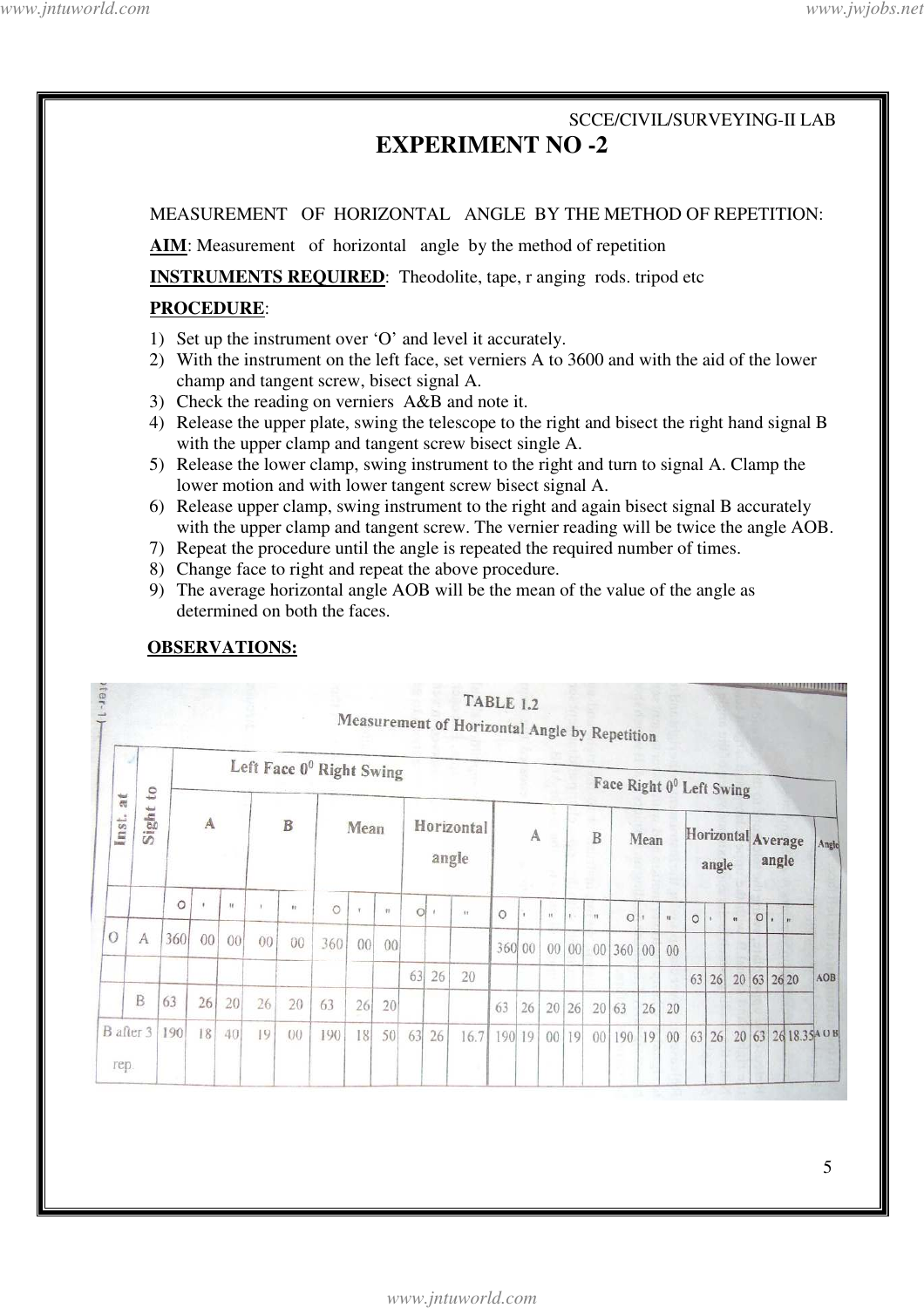**EXERCISE-2**

#### SCCE/CIVIL/SURVEYING-II LAB

MEASUREMENT OF HORIZONTAL ANGLE S BY REITERATION: AIM: Measurement of horizontal angle by the method of repetition

**INSTRUMENTS REQUIRED**: Theodolite, tape, r anging rods. tripod etc **POCEDURE:**



- 1) Set up the instrument exactly over O and level it accurately.
- 2) Let singal A be the referring object. Direct the telescope to A and bisect it with the help of the lower clamp and tangent screw . note the reading of both the verniers.
- 3) Release the upper plate and turn the telescope clock wise and bisect signal B accurately with the help of the upper clamp and tangent screw.note the readings of verniers A&B. their mean gives the angle AOB.
- 4) Similarly bisect signals C,D etc. in order using the upper clamp and tangent screw and each time note the reading on verniers A&B.
- 5) Finally site referring object A. if the final reading on signal A is the same as the initial reading , there is no error . otherwise the error should be distributed equally among all the angles abserved at the station if it is with in permissible limits. If the error is large the readings have to be taken fresh.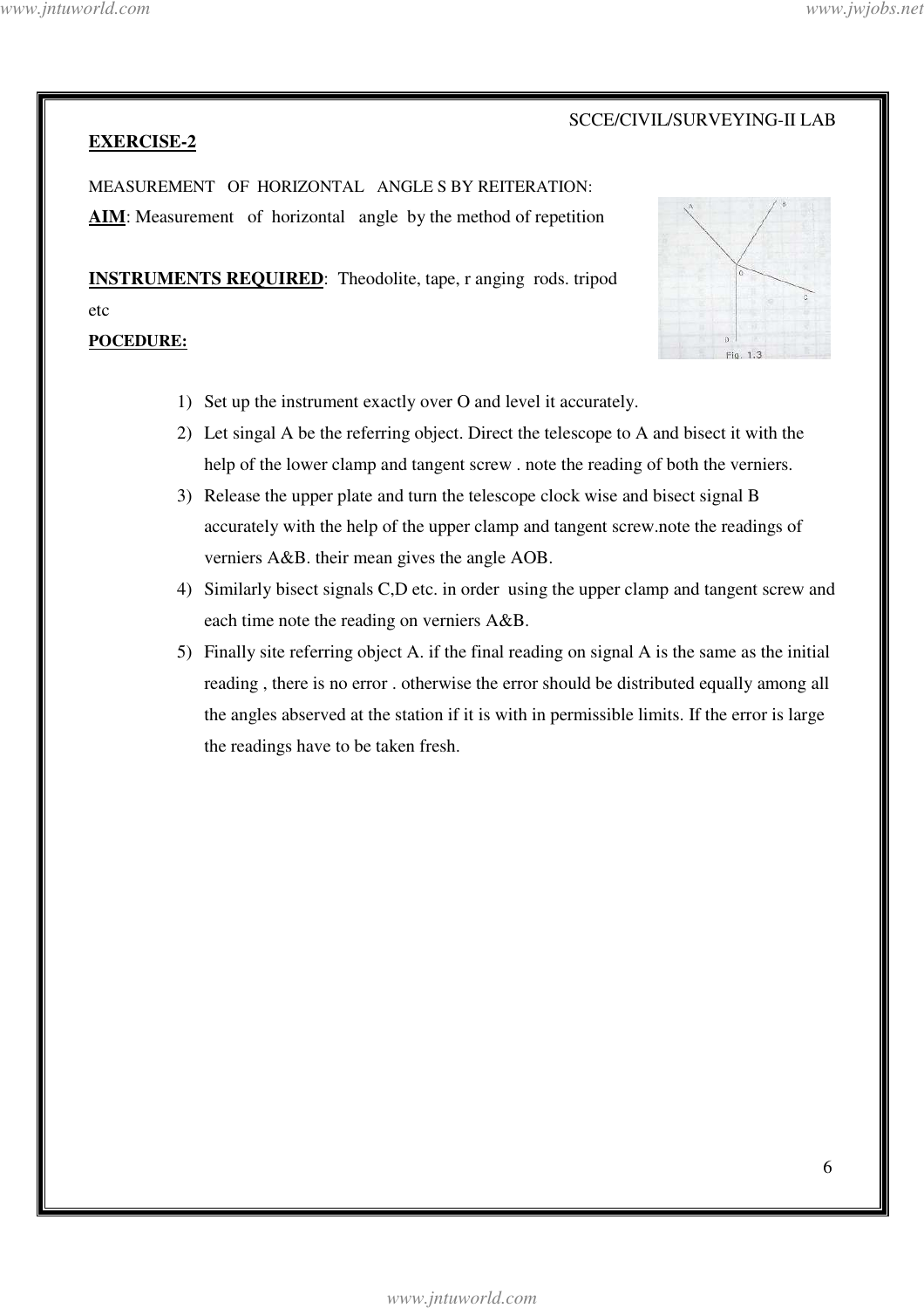**OBSERVATIONS:** 

#### SCCE/CIVIL/SURVEYING-II LAB

#### **TABLE 1.3** Measurement of Horizontal Angle by the method of reiteration 0° Left Face Right Swing 180° Right Face Left Swing  $\frac{1}{16}$ 90° Left Face Right Swing  $B$  $\Lambda$ Mean 270° Right Face Left Swing Incl. Angle  $\overline{A}$  $B$ Sight Mean Incl. Angle  $\overline{\mathbb{A}}$ Average  $\overline{B}$ Mean Incl. Angle A B  $\theta$ Angle  $0$   $1$   $0$  $\overline{ }$ .  $_{\rm n}$  $|0|$  $\begin{array}{c|c} \hline \rule{0pt}{2ex} \rule{0pt}{2ex} \end{array} \hspace{0.25cm} \begin{array}{c|c} \hline \rule{0pt}{2ex} \rule{0pt}{2ex} \end{array} \hspace{0.25cm} \begin{array}{c} \hline \rule{0pt}{2ex} \rule{0pt}{2ex} \end{array} \hspace{0.25cm} \begin{array}{c} \hline \rule{0pt}{2ex} \rule{0pt}{2ex} \end{array} \hspace{0.25cm} \begin{array}{c} \hline \rule{0pt}{2ex} \rule{0pt}{2ex} \end{array} \hspace{0.25cm} \$ 5  $\vert_u$ Mean  $\begin{array}{c|c|c|c|c} n & 0 & 1 \end{array}$ Incl. Angle  $\begin{bmatrix} 0 \end{bmatrix}$  $\overline{\phantom{a}}$ Incl. Angle  $|0|$  A 360 00 00 00 00 360 00 00 180 00 00 00 00 180 00 00  $|n|$ 270 00 00 00 270 00 00 74 42 22.5  $74$   $42$   $10$  $74 | 41 | 57.5$ B 74 42 20 42 20 74 42 20 74 42 20 74 42 12.5 AOB  $|254|$  42 00 42 20 254 42 10  $|164|$  42 00 42 00 164 42 00 344 42 20 42 20 344 42 0  $-2.5$  $+2.5$  75 44 22.5  $75 | 44 | - 40$ 40 75 44 47.5 75 44 40 75 44 37.5 BOC  $C$  150 26 40 26 40 150 26 40 330 26 40 27 00 330 26 50  $|240|$   $|27|$  00 26 40 240 26 50 60 27 00 27 00 60 27 00  $-5$  $+5$  76 06 2.5  $05 \overline{\smash{\big)}\smash{50}}$  $\%$ 76 06 07.5 76 05 40 76 05 55 COD D 226 32 40 32 40 226 32 40 46 32 40 32 40  $\overline{\Omega}$ 46  $|w|$  $316$   $33$  00 33 00 316  $33|00$ 136 32 40 32 40 136 32 40  $-7.5$  $+7.5$  133 | 27 12.5  $133$   $27$  20 133 27 07.5 133 27 20 133 27 15 DOA A 360 00 00 59 40 359 59 50 180 90 0 00 0 20 90 00 10  $|270|$  00 00 00 00 270 00 00  $00|00|00|00|180$  $\infty$  $|00|$  $+10$  $-10$ Total 360 00 00 360 00 00 Total 360  $\begin{array}{|c|c|} \hline \textbf{00} & \textbf{00} \end{array}$ Total 360 00 00 Total 360 00 00

 $\overline{7}$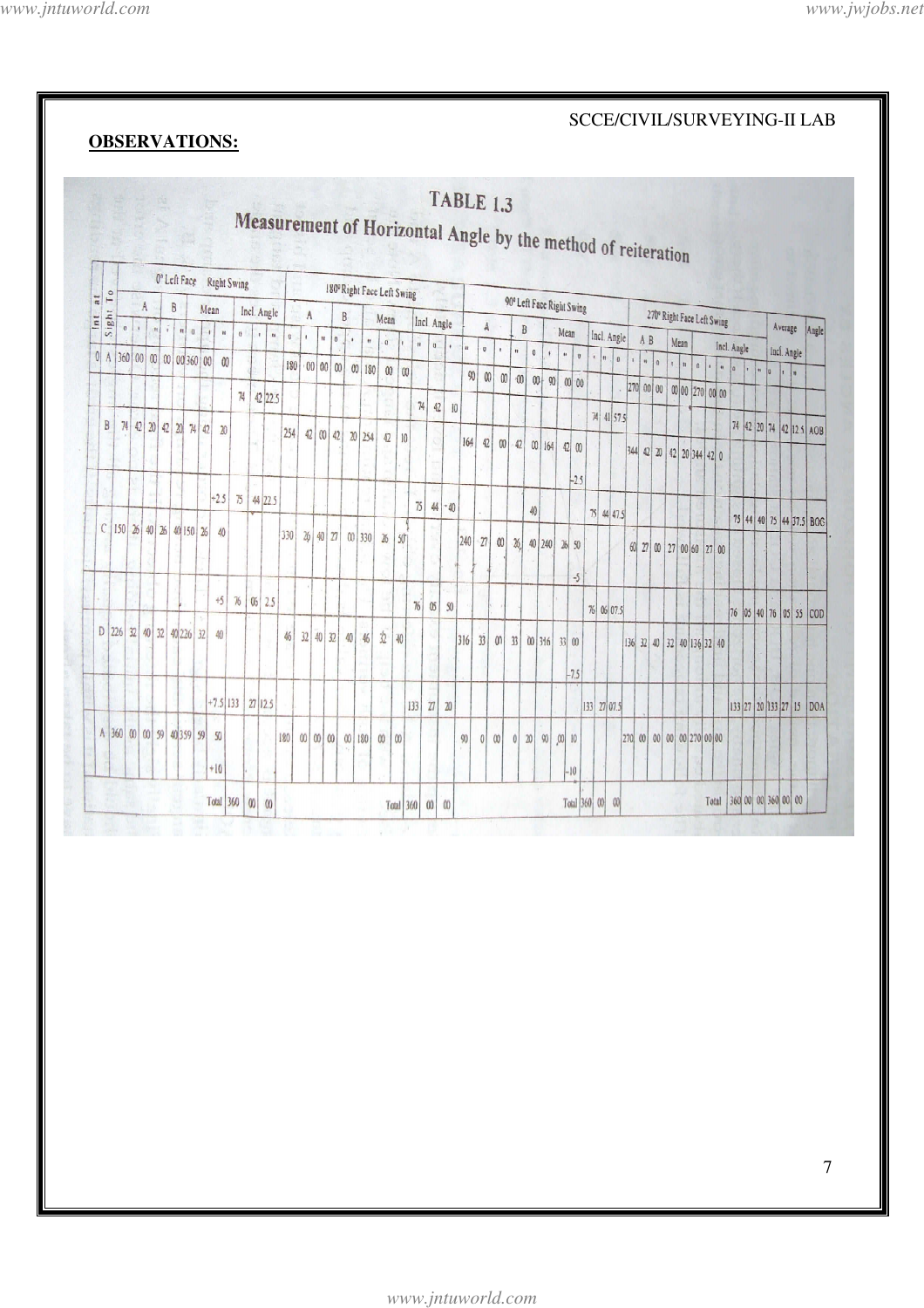#### **EXPERIMENT-3**

# **TRIGONOMETRIC LEVELING –HEIGHTS AND DISTANCES PROBLEM (TWO EXERCISES). EXECISE NO-1**

**ELEVATION OF AN INACCESSIBLE POINT WHOSE BASE IS ACCESSIBLE :** 

In order to determine the elevation of the point of a chimney or church spire etc. whose base is inaccessible proceed as follows:

**AIM:** to determine the Elevation of an inaccessible point whose base is accessible :

**INSTRUMENTS REQUIRED**:tTheodolite,tripod ,tape,ranginig rods, plumb bob etc.

#### **POCEDURE:**

Let A be the inaccessible point whose elevation is required.

Let B be its projection on the ground which is accessible,



- 1) Set up the theodolite at c at a distance of say D meters from B and level it accurately by the altitude level.
- 2) Sight to point A and observe the vertical angle  $\alpha$  subtended at the line of collimation, both on face left and face right and take the average of the two values.
- 3) Measure the horizontal distance BC accurately by tape.
- 4) With the line of sight horizontal ,take a staff reading h on the bench mark established nearby the instrument,

#### **OBSERVATIONS AND CALCULATIONS:**

#### $AE=D \tan \alpha$

R.L of A = R.L of BM + h + D tan  $\alpha$ 

If the distance D is large, combined correction for curvature and refraction has to be applied.

Then,

R.L of A= R.L of B.M + h +D tan  $\alpha$ -0.0673(D/1000)<sup>2</sup>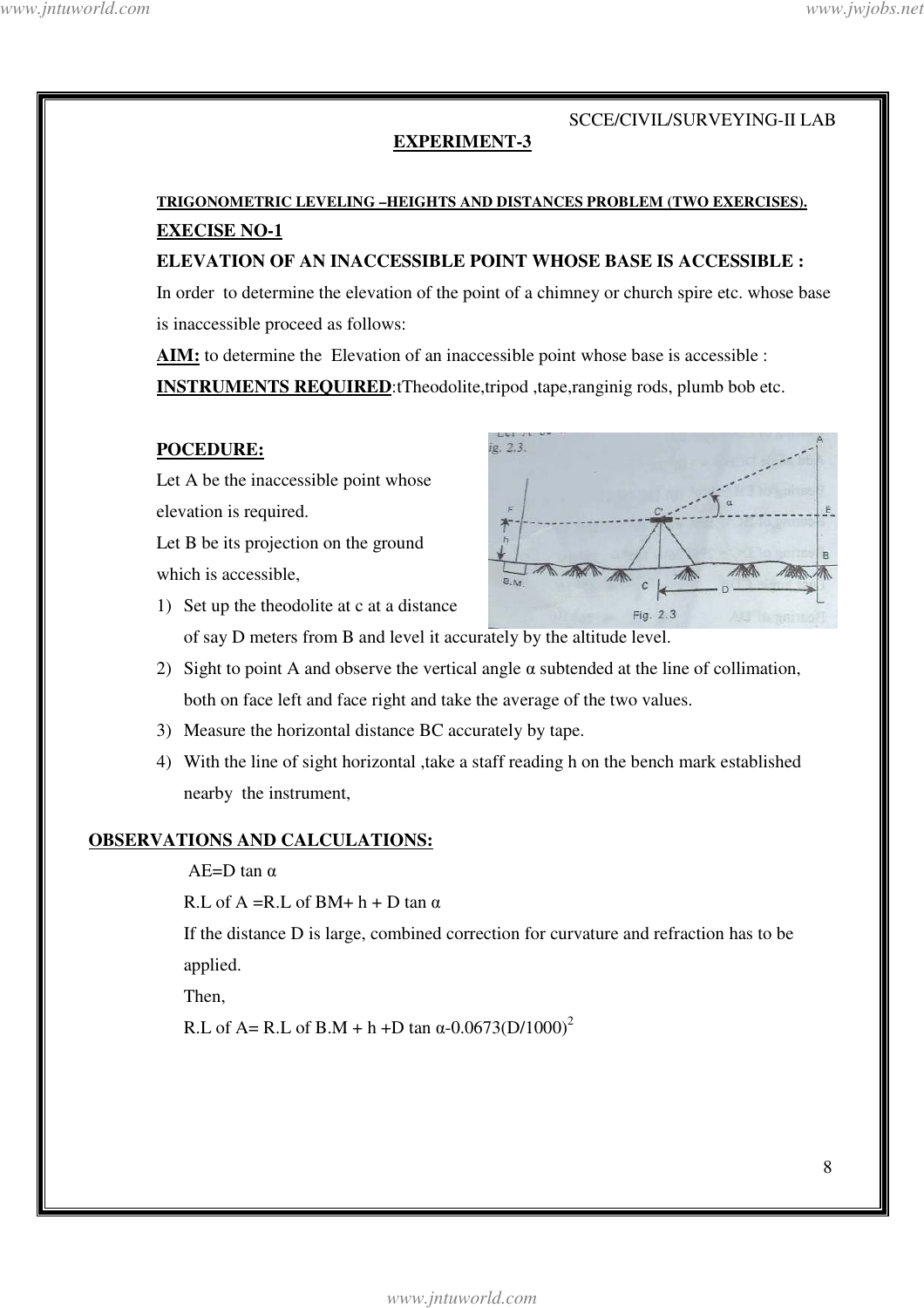#### **EXERCISE-2**

#### **ELEVATION OF AN INACCESSIBLE POINT WHEN BASE IS NOT ACCESSIBLE**

**AIM:** to determine the Elevation of an inaccessible point when base is not accessible : **INSTRUMENTS REQUIRED**: Theodolite, tripod, tape , ranging rods, plumb bob etc. **PROCEDURE:**

Let A be the inaccessible point A whose elevation is to be determined

- 1) Set up the theodolite at station B at a convenient position so that the object A can be sighted and level the instrument accurately by the altitude level.
- 2) Sight the object and read the vertical angle  $EB'A=\alpha_1$ .



- 3) With both motions of plates clamped, plunge the telescope and mark a station C in the line of sight at a suitable distance d from B so that points, A, B, C lie in the same vertical plane.
- 4) With line of sight horizontal, take the staff readings  $s_1$  on a nearby B.M. to establish the R.L. of the plane of collimation.
- 5) Shift the instrument and set it up exactly over C and level it accurately.
- 6) With line of sight horizontal, take the staff reading  $s_2$  on the B.M. to establish the level of plane of collimation at C.
- 7) Sight object A, bisect it accurately and read the vertical angle  $\alpha_2$  to A form C,

 $h=AE.tan\alpha_1$ 

h=  $(h_1+d \tan \alpha_2) \tan \alpha_1/tan\alpha_1-tan \alpha_2$ 

R.L of A = R.L of B.M + staff reading  $s_1$ +h

Note: if line of collimation is higher at B than at C,value of d must be taken as negative**.**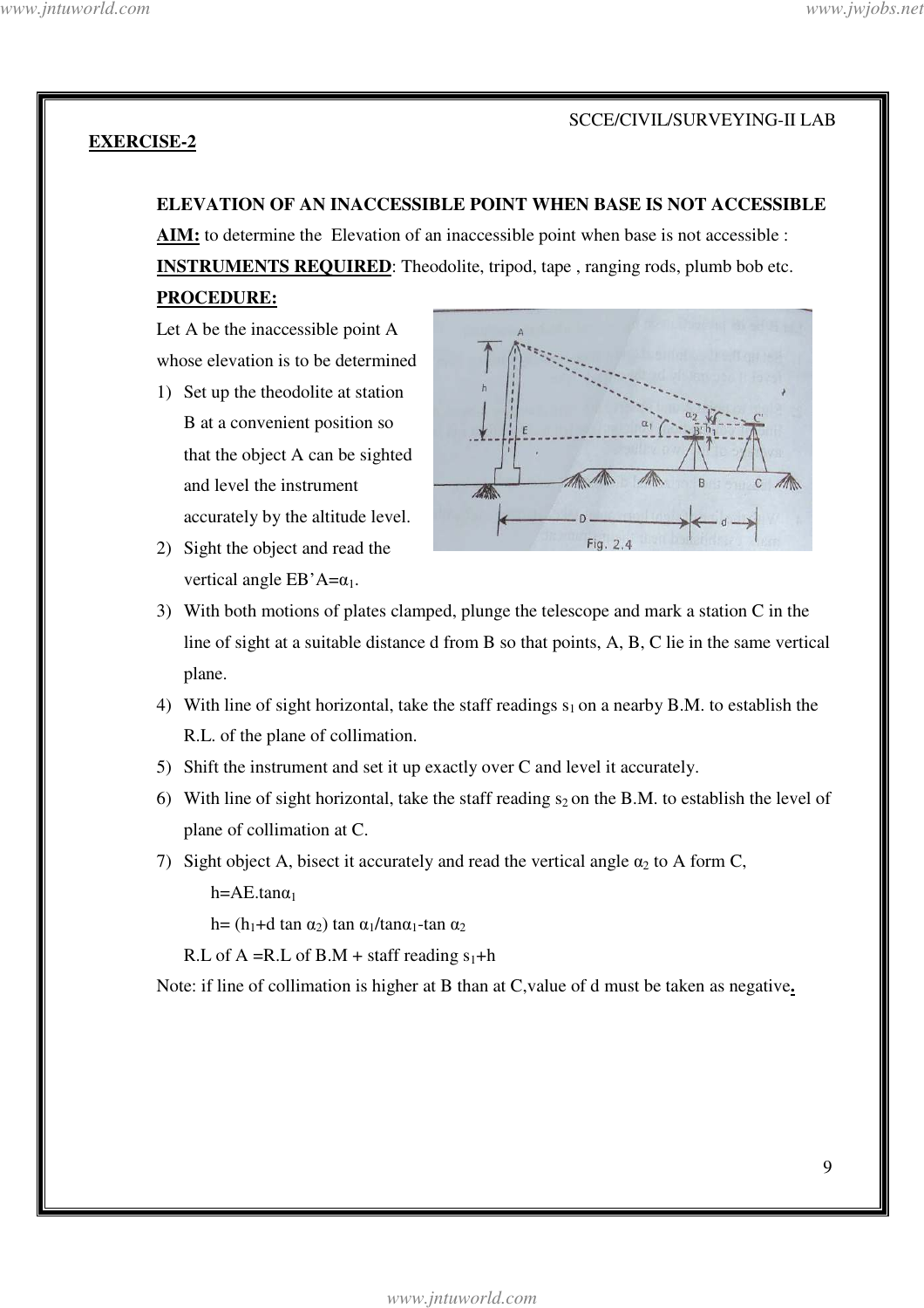#### SCCE/CIVIL/SURVEYING-II LAB **EXPERIMENT -4**

**HEIGHTS AND DISTANCE USING PRINCIPLES OF TACHEOMETRIC SURVEYING (TWO EXERCISES).** 

#### **EXECISE -1**

This method is used when the theodolite is not equipped with a stadia diaphragm. in this method ,angular observations are made for two vanes at a fixed vertical distance between them usually 3 m and the horizontal and the vertical distances are computed.

### **CASE: 1**

#### **WHEN BOTH ANGLES ARE IN ELEVATION.**

Let S be the vertical distance between the vanes A and B.

V the vertical distance between instrument axis and lower vane ,h staff reading to lower vane: D horizontal distance of staff station from instrument, $\alpha_1$ and  $\alpha_2$ vertical angles to vanes A and B respectively.



Then  $S+V=D\tan \alpha_1$ 

 $D=Scos\alpha 1 cos\alpha 2/sin(\alpha_1-\alpha_2)$ 

V=D tan  $\alpha$ 2=Scos $\alpha_1$ sin $\alpha_2$ /sin  $(\alpha_1-\alpha_2)$ Elevation of staff station  $=$ El.of inst.axis  $+$  V- h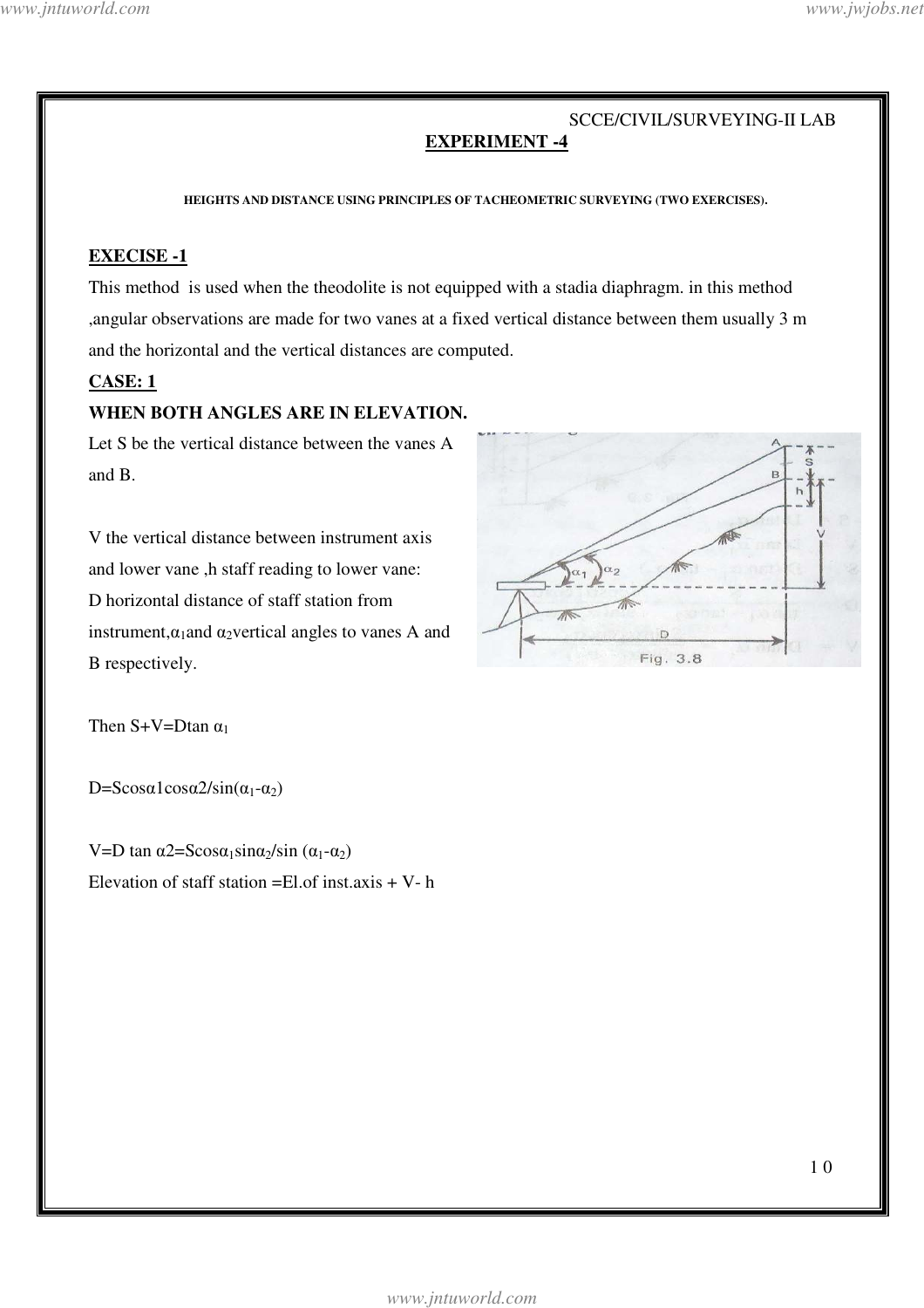## **EXERCISE -2**

When both angles are of depression: V-S=D tan  $\alpha_2$ V=D tan  $\alpha_1$ S=D (tan $\alpha_1$ -tan $\alpha_2$ )  $D=S/tan\alpha_1$ -tan $\alpha_2$ V=d tan  $\alpha_1$ =Ssin $\alpha_1$ cos $\alpha_2$ /sin ( $\alpha_1$ - $\alpha_2$ )

Elevation of staff station =El.of inst.axis-V-h

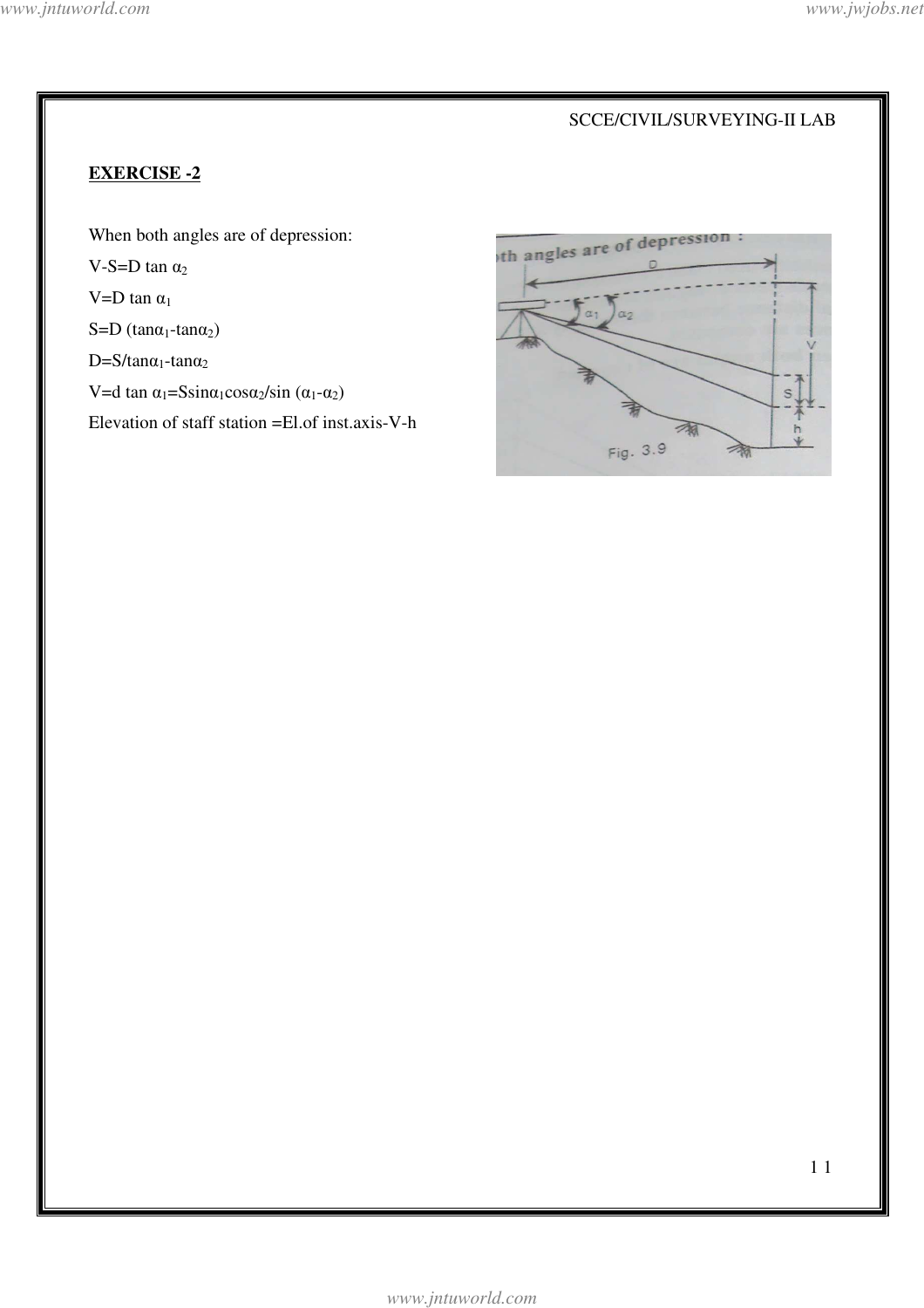### **EXPERIMENT-5**

# **CURVE SETTING- DIFFERENT METHODS. (TWO EXERCISES)**

**AIM:** Setting the curve by Rankine's method of deflection angle (one theodolite method)

**INSTRUMENTS REQUIRED:** Theodolite, tape, tripod etc.

#### **FIELD PROCEDURE:**

- 1) Locate P.C.  $(T_1)$ , P.T  $(T_2)$  and P.I. (I).
- 2) Set up the theodolite exactly at  $T_1$  and make its temporary adjustments.
- 3) Set up vernier A to zero and bisect the P.I Clamp the lower plate.
- 4) Release the upper plate and set the vernier A to read  $\Delta_1$ . The line of sight is thus directed along T<sub>1</sub>a.



- 5) Hold the zero tape at  $t_1$ , take a distance  $C_1$  (T<sub>1</sub>a) and swing the tape with an arrow till it is bisected by the theodolite. This establishes the first point in the curve.
- 6) Set the second deflection angle  $\Delta_2$ . On the scale so that lime of sight is set along T<sub>1</sub>b.
- 7) With zero of the of the tape held at a and an arrow at the other end (chord distance=ab), swing the tape about a, till the arrow is bisected by the theodolite at b, this establishes the second point b on the curve.
- 8) The same steps are repeated till the last point  $T_2$  is reached.